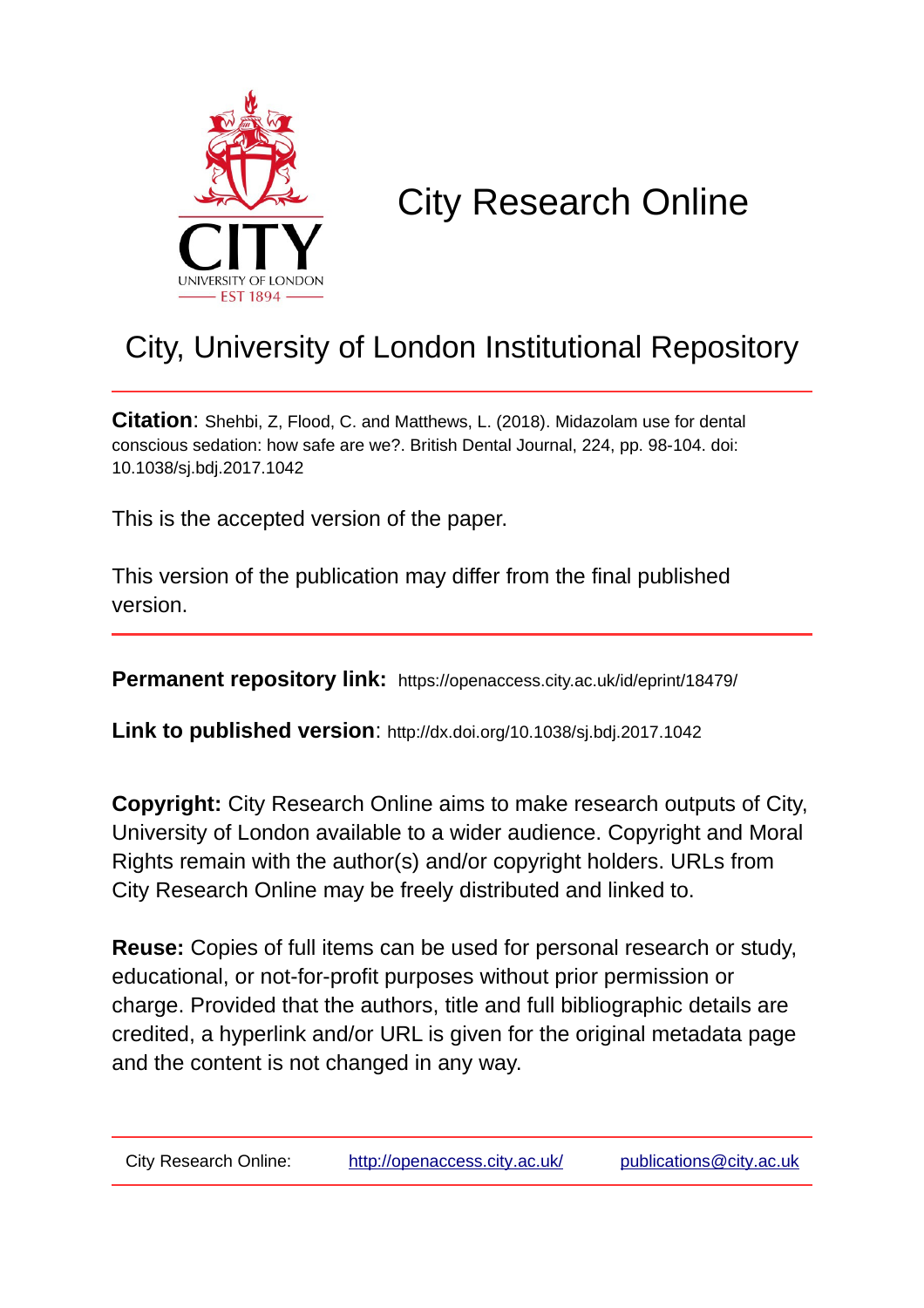**Title Midazolam use for dental conscious sedation: how safe are we? In brief** 

- The use of midazolam for conscious sedation has an excellent safety profile in dentistry comparatively, with a low number of reported incidents
- Use of high strength midazolam is still prevalent
- Education and training of dentists regarding relevant safety reports and reporting systems is necessary to improve the safety culture of drug administration in conscious sedation.

#### **Abstract (200 words)**

**Aim:** To explore the safety awareness of midazolam use amongst dentist in the UK. **Materials and methods:** A cross-sectional study on 203 dentists was undertaken, 146 of whom currently practice conscious sedation using intravenous midazolam. Use of high strength midazolam; awareness of the Rapid Response Report (RRR) and the National Reporting and Learning System (NRLS); and midazolam related incidents were explored. **Results:** Formal training in conscious sedation was variable with 35.6% holding a postgraduate sedation qualification. Flumazenil administration was common practice (63%) although used very selectively. Use to reverse respiratory depression was minimal (4%). Awareness of the RRR and the NRLS was generally low but higher among those working in general dental practice (p<0.05). Comparative analysis showed that high dose midazolam was administered more frequently in gastroenterology than in dentistry (p<0.001) with higher incidences of overdose (12.4% Vs 4.8%) and death (8.3% Vs 0%) within a 3 year period. **Conclusions:** High strength midazolam administration remains prevalent in dentistry, despite recommendations by the DoH. Use of flumazenil for reasons other than respiratory depression in dentistry should warrant little concern. The low incidence of reported harm is positive but may be due to a lack of uptake of national reporting systems.

#### **Introduction**

The increasing level of dental anxiety in the UK population (1) has kept the demand for dental conscious sedation (CS) high. General anaesthesia (GA) is an alternative but is not without significant morbidity, and the associated expense in today's constrained health care funds make it less feasible (2). Side effects are uncommon with midazolam, although the risks associated with high doses are hypoventilation and hypoxemia (3)which can be reversed rapidly with flumazenil. Recommendations within medical guidance suggest that routine administration of flumazenil should be avoided, and use regularly audited as a marker of excessive midazolam use (4).

Recent years have witnessed a shift towards safer practices in CS using midazolam- the result of key published documents (5). In 2004, the National Confidential Enquiry into Patient Outcome and Death (NCEPOD) showed an increase in sedation related mortality/morbidity in the elderly resulting from high doses of benzodiazepines (6), further highlighted when 498 incidents of midazolam overdose were recorded on the National Reporting and Learning System (NRLS) between 2004-2008. The rapid response report (RRR) that ensued recommended high strength midazolam restriction to GA, palliative care and in risk assessed areas and that routine use of flumazenil should be avoided (7).

Costing over £5m to develop, the NRLS has enabled nationwide incident reporting with the intention of learning in a blame free environment (8). When an incident occurs in an NHS Trust, the onus is on staff to record information on a safety management system. Sensitive information is anonymised,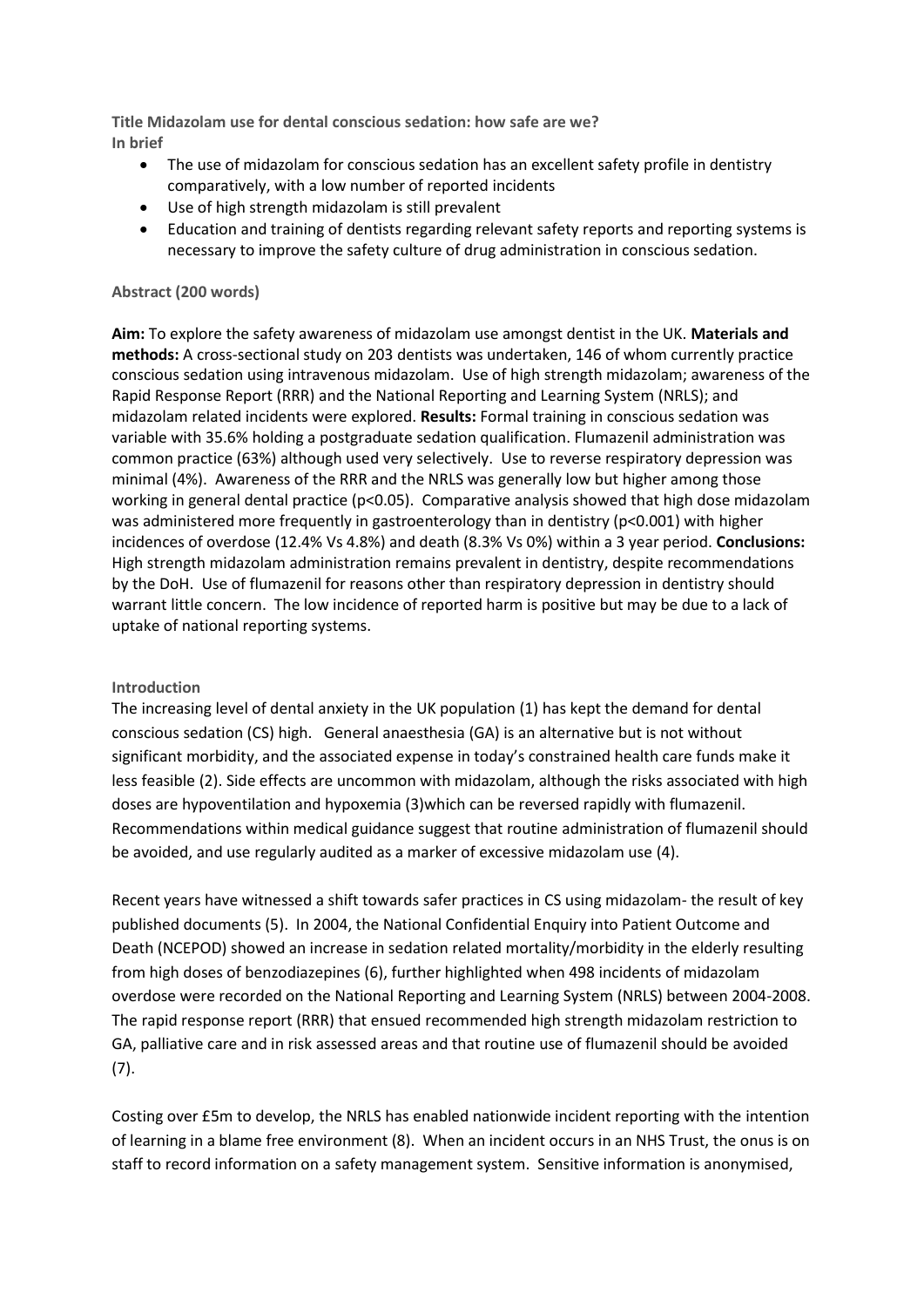electronically sent to the NPSA (9) and stored in the NRLS' data fields that include location, specialty, qualitative descriptions of the incident and level of harm: (1)No harm; (2)low harm; (3)moderate harm; (4)severe harm; (5)death (10). In April 2010, it became compulsory to report all serious harm or death following a serious patient safety incident to the NPSA who forward the data to the Care Quality Commission (11).

Whilst there have been numerous studies exploring the safety of midazolam in medicine, little is known about the number of non-death related incidents nationally within dentistry. To date, the safety awareness of midazolam use amongst dentists in the UK has not been established and the aim of this paper is to explore this and to follow on from previously published work that focused on safety in gastroenterology (12).

#### **Materials and Methods**

*a. Data collection regarding the midazolam safety awareness in dentistry- questionnaire* A cross sectional survey was distributed via an electronic portal to dentists practising intravenous sedation (IV) in the UK (Table 1). Ethical approval was sought from City, University of London ethics committee. Questions explored background, use of different midazolam strengths (and high dose midazolam as specified by the Department of Health's Never Events list) and flumazenil, adverse events, and awareness of the RRR and NRLS. There was an option to express comments on questions for the online questionnaire should any participant feel they needed to add further information or clarify answers. The survey was also distributed during various national sedation meetings (SAAD conference and SAAD weekend courses) in order to capture the target group. Dentists currently practicing intravenous sedation (IVS) in the UK were included in the study. All participants were able to withdraw from the study at any time. As sedation is not recognised as an independent specialty, eliciting the numbers of sedation dentists in the UK from the General Dental Council register was impossible. Nevertheless, the minimum sample size was based on a similar previous report that studied sedation incidents in gastroenterology (12).

*b. Comparative analysis with gastroenterology*

Questions used in a previously published study (12) that explored midazolam related incidents in gastroenterology were incorporated into our survey to allow raw data comparisons between gastroenterology and dentistry. The involvement of one of the authors in this previous study enabled access to raw data, facilitating comparative analysis.

Data from questionnaires was analysed with SPSS v21 using Pearson's Chi-square (χ2) to identify differences in practice, awareness and occurrence of incidents between groups in methods a and b (comparing IVS dentists with non IVS dentists; and dentists with gastroenterologists). Differences were considered statistically significant when P < 0.05. All 'don't know' responses were included in the analysis of data.

### c. *Analysis of incident data from the NPSA*

Incidents in dentistry from the NRLS database were requested from NHS England. The NRLS database was examined for midazolam related dental incidents from  $1<sup>st</sup>$  January 2005 to  $4<sup>th</sup>$  October 2015 using the following keyword searches: MIDAZALOM, MIDAZELAM, MIDAZILEM, MIDAZOLAM, MIDIZOLAM, MIDOZALAM, MIDOZOLAM, HYPNOVAL, HYPNOVEL, FLUMAZENIL, FLUMAZIMIL,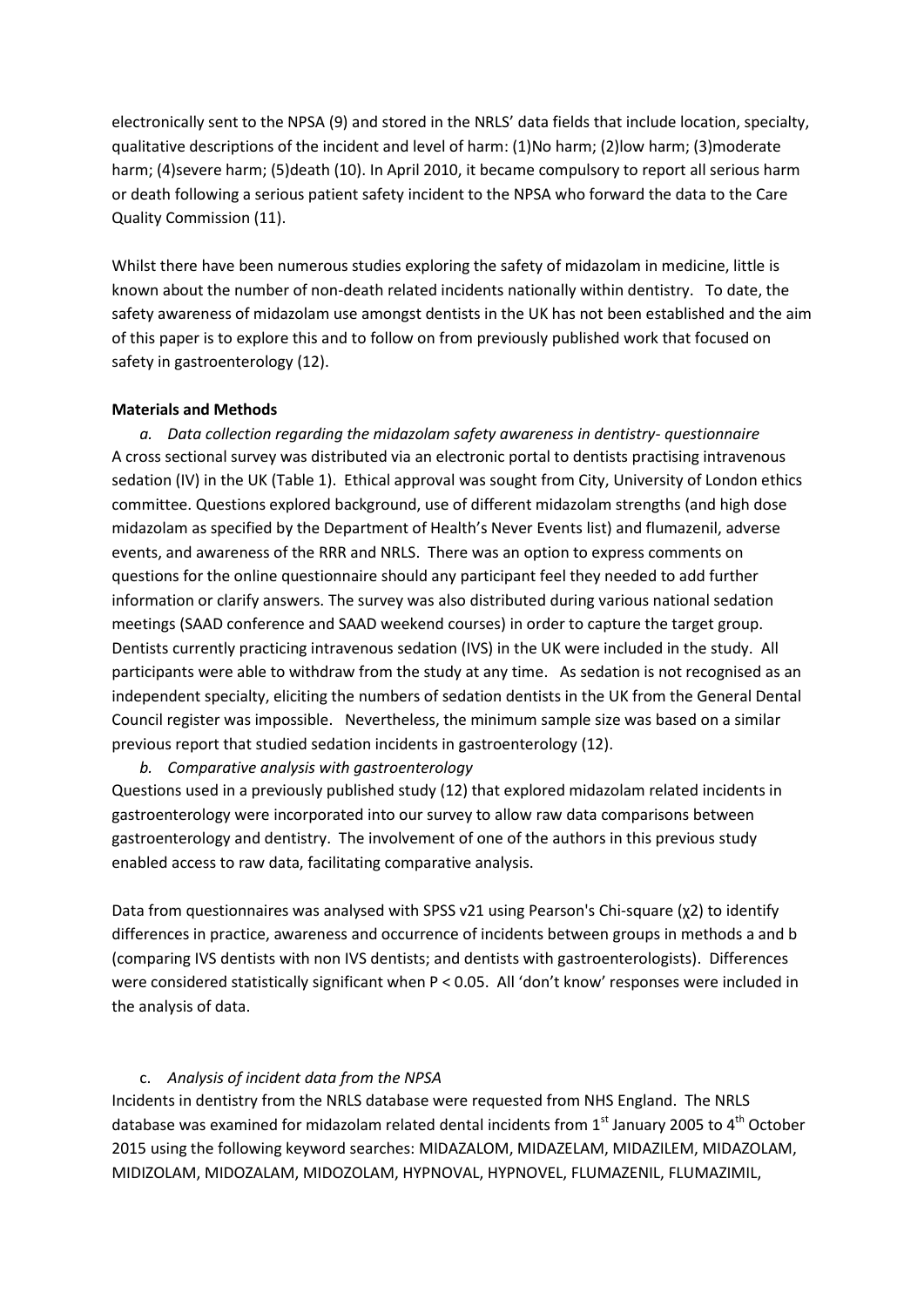ANEXATE, ANNEXATE combined with DENTISTRY, DENTAL, DENTIST. Details of incidents such as type of incident, level of harm and details of incident were analysed and summarised in the results below. Removal of duplicate incidents and inspection of free-text legends confirmed the relevance of the incident for analysis.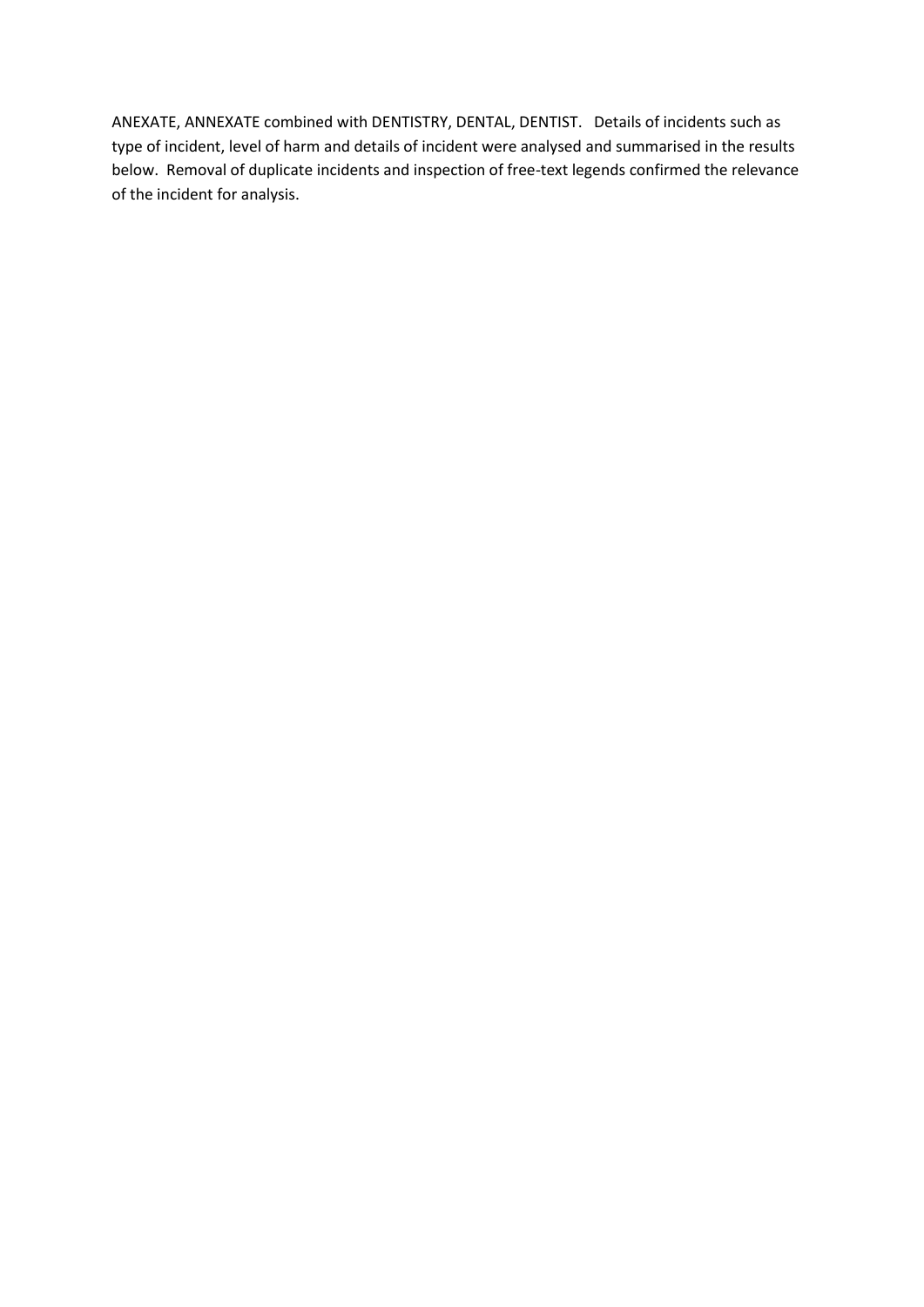#### **Results**

Responses received totalled 212, with 9 incomplete submissions which were omitted from analysis. Of the remaining 203 responses, 146 dentists stated that they currently carry out IVS. As some of the data was collected during the SAAD weekend course, there were some participants who were new to conscious sedation practice and had no experience of IVS or were not regularly practicing IVS. Participants who stated that they 'never' carry out IVS were included in the data analysis for comparative purposes, dividing the data into two groups: IVS dentists (71.9%, n=146 ) and non IVS dentists (28.1%, n=57).

The total rate of response is unknown as the link to the survey was originally sent to a defined number of people but was then subsequently disseminated via email to an unknown number of recipients.

### **Survey responses amongst dentists**

### *Background of clinicians*

The median number of years since qualification for both groups was 9.5 years (s.d.=9.44, IQR 4.0- 16.3yrs) amongst IVS dentists, and 5.0yrs (s.d.= 8.4 years, IQR 3.0-15.0 years) amongst non IVS dentists. General dental services, GDS, (46.6%, n=68) were the most common place of work for participants in the IVS group, followed by hospital dental services, HDS, (30.8%, n=45), with smaller numbers practicing in community dental services, CDS, (15.8%, n=23) and specialist dental practices, SDS (2.7%, n=4). The majority of non IV sedation dentists were in hospital dental services (57.9%, n=33) and in GDP (17.5%, n=10)

# *Training and experience*

Training in conscious sedation amongst IVS dentists was mainly via a weekend course (IVS dentists 39.0%, n=57; non IVS dentists 93%, n=33) hosted by SAAD, the biggest sedation society in the UK. Those with a postgraduate sedation qualification comprised 35.6% of IVS dentists (n=52). The remainder of participants had in house training or had attended a CPD course in sedation. A postgraduate qualification in sedation was more common amongst dentists in GDS (n=30, 20.5%) than HDS (n=11 7.5%), but this difference was not statistically significant ( $\chi^2(4)$ =4.81, p=0.307,  $\phi$ =0.182). Those with a postgraduate qualification were significantly more likely (U=1826.5, p=0.011) to have been qualified for longer (median=11years, IQR=3-15.25 years) than those without (median=7years, IQR=6.25-18.75) (Figure 1).

The experience of IVS dentists was variable, with many carrying out sedation less than 20 times a year (32.9%, n=48) or more than 80 times a year (31.5%, n=46). General dental practitioners provided the majority of IV sedation compared to hospital practitioner who were more likely to carry out less than 20 sedation treatments a year ( $\chi^2(16)$ =27.79, p=0.034, φ=0.436).

# *Drug administration*

Some sedation dentists declared that low strength midazolam was not available for use intravenously in their clinics (17.8%, n=26). Most reported no midazolam related incidents (93.8%, n=137) that required major intervention, and in those who did- none reported any level of harm or death. There was no significant difference between place of work and use of high strength midazolam  $(\chi^2(12)$ = 15.184, p=0.232,  $\varphi$ =0.322) or availability of low strength midazolam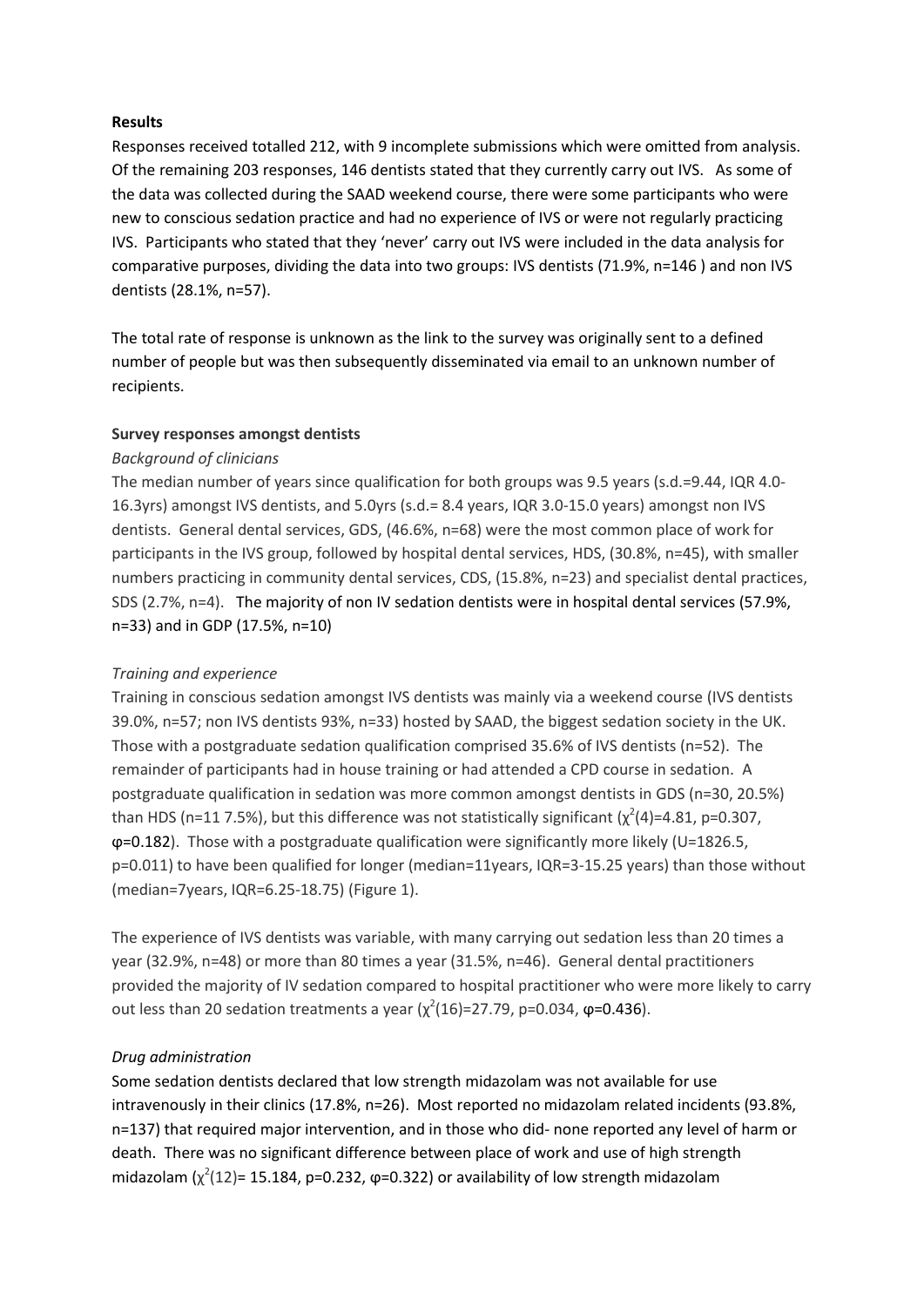$(\chi^2(8)=12.840, p=0.117, \varphi=0.297)$ . Over a third (32.9%) of IVS dentists used high strength midazolam intravenously (21.9%, n=32), and orally as a pre-medication prior to IV administration (10.96%, n=11). Intravenous administration of high strength midazolam was significantly ( $\chi^2(9)$ =21.162, p=0.012, ϕ=0.381) more common in those qualified in the last 5 years (43.8%) than practitioners qualified for over 15 years (28.1%) but the majority of those using it orally as a pre-medication had been qualified over 10 years (90.9%). There was no statistically significant association between use of high strength midazolam and midazolam related incidents ( $\chi^2(6)$ =1.925, p=0.926)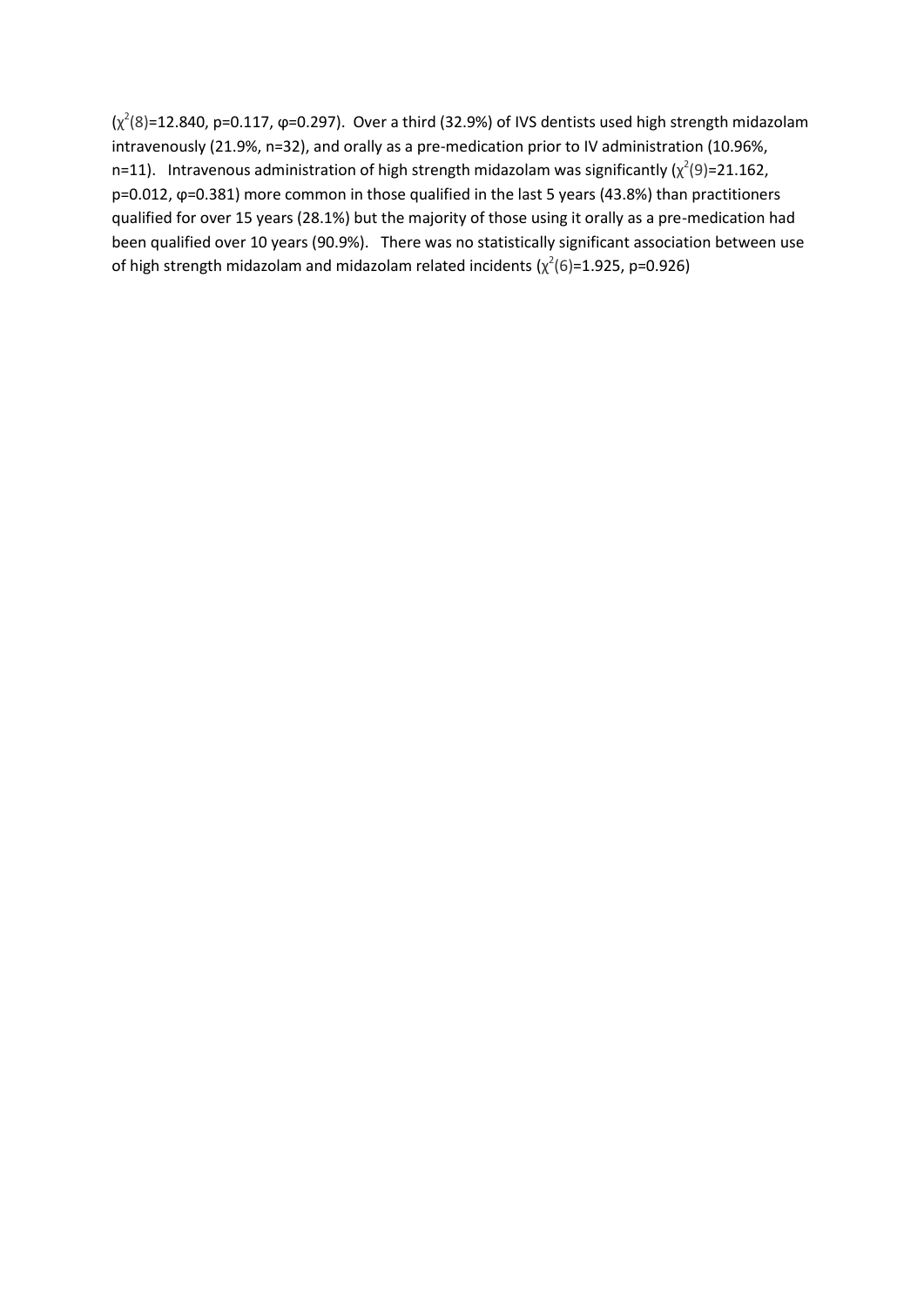#### *Flumazenil use*

Flumazenil administration was common practice (53% of responses) (Figure 2) with its main uses including prolonged chairside recovery (22%, n=45), and for patients with learning disabilities (15%, n=32) and mobility problems (12%, n=26). Reversal of respiratory depression was the reason for delivery in 4% of cases (n=9).

#### *Awareness of the RRR guidance*

Only 47.3% (n=66) of IVS dentists were aware of the RRR compared to 22.8% (n=13) of non IVS dentists (Fisher's exact p=0.001). They were also significantly more likely to know who their RRR lead was (31.5%, n=46 Vs 12.3%, n=7; Fisher's exact p=0.011) and were more aware of the NRLS reporting system (44.5%, n=65 Vs 22.8%, n=13; Fishers Exact p=0.006). Awareness of the RRR  $(\chi^2(4)=14.054, p=0.007, \varphi=0.310)$  and NRLS  $(\chi^2(4)=14.117, p=0.007, \varphi=0.311)$  was higher in GDS and those with a postgraduate qualification (RRR: Fisher's exact=24.764 p<0.001, φ=-0.413; NRLS Fisher's exact=4.109 p=0.043, φ=-0.168).

#### *Comparative data with gastroenterology*

High dose midazolam was administered more frequently in gastroenterology than in dentistry  $(x<sup>2</sup>(4)=57.4$ , p<0.001). No significant differences were observed between the two professions in reference to midazolam strengths and incidents, despite reported incidents being higher in gastroenterology, with one incident of long term harm or death (Table 2). Gastroenterologists were significantly more likely to have administered high strength midazolam in the last 3 years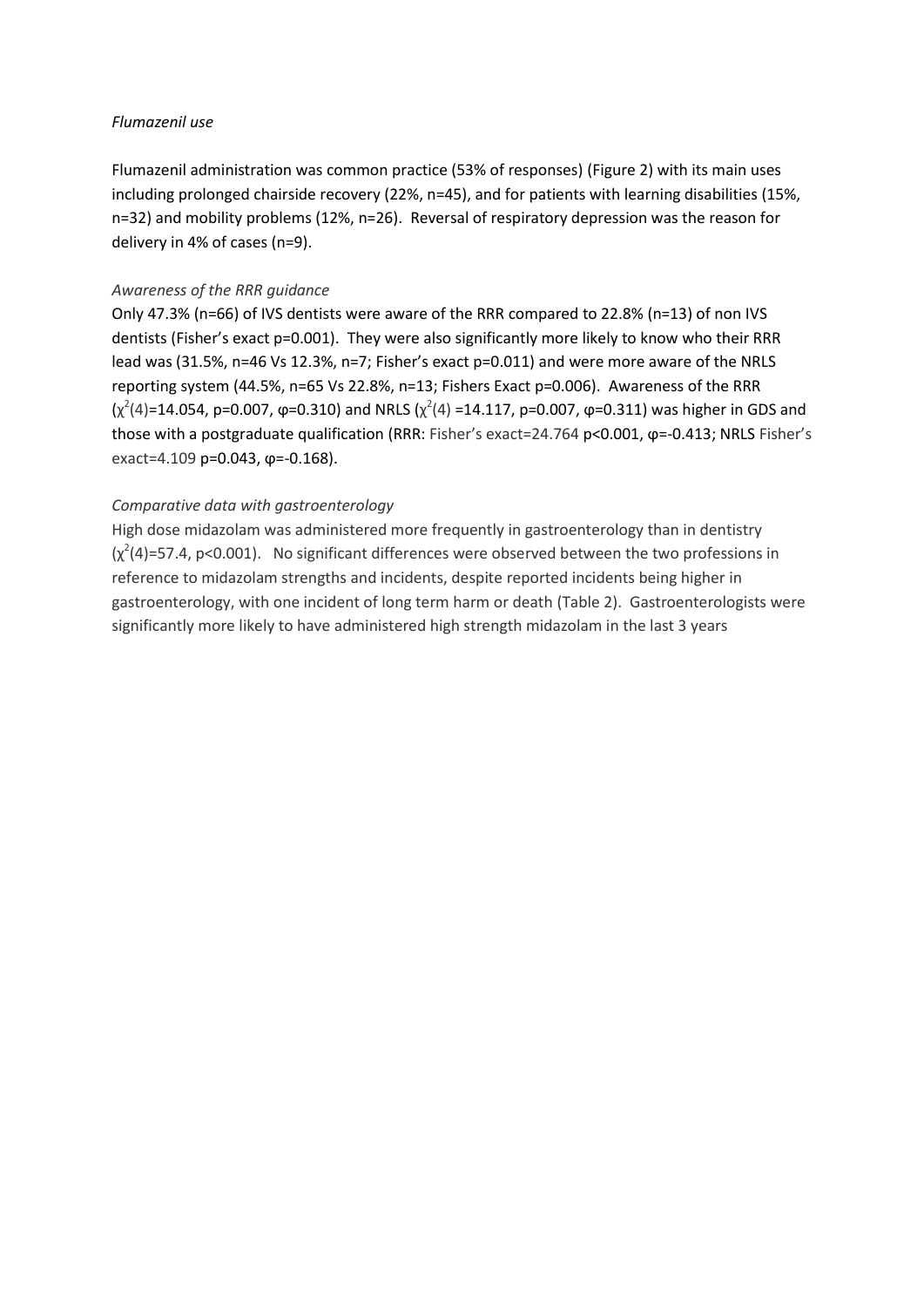#### *Data from the NRLS*

After excluding data that was repeated or unrelated to dentistry, a total of 57 incidents were obtained from the NRLS over a 10year period. Incidents occurred mainly in GDS (49.12%, n=28) and HDS (43.86%, n=25), with a minority in CDS (7.02%, n=4). No harm was reported in 87.72% (n=50) of patients, low harm in 8.77% (n=5) and moderate harm in 3.51% (n=2). Serious harm or death was not reported in any cases. Qualitative data entries were analysed in detail to elicit whether the level of harm assigned corresponded with the details of the incident. These were all individually validated for consistency by the authors, all experts in the field of sedation, incident reporting, patient safety or medical error reviews. The two cases of moderate harm were: a fit and faint that occurred after administration of 2mg midazolam; and shaking with wheezing after administration of local anaesthesia sometime after 7mg midazolam was administered.

The main findings of the reported incidents are summarised in Table 3. Incidences of respiratory depression was very low (2%, n=1). The most frequently cited incident was shattering of the midazolam ampoule (33%, n=19). Flumazenil was wrongly administered instead of midazolam in 9% of incidents but in all these cases, treatment was carried out as planned without subsequent administration of midazolam and the patient was informed. In one case, the confusion was due to the similarity in the appearance of the midazolam and flumazenil ampoules. Resedation after 40minutes of flumazenil administration was recorded in one incident. The patient was monitored and fully recovered thereafter.

#### **Discussion**

Historically, anaesthetists have scrutinised the use of conscious sedation drugs in dentistry, advocating the sole use by medical professionals (13,14,15). This may partly be due to the limited evidence regarding the safety record of midazolam administration in dentistry, a prime objective of this study.

The NPSA guidance was significant, with the hope that it would reduce incidents in CS. It is surprising that the awareness of the report was low, though this finding relates to the name of the guidance and not knowledge regarding best practice procedures that resulted from the RRR's recommendations i.e. the replacement of high strength with low strength midazolam. However, our results showed the concentrated formulations are still widely used irrespective of sector. Although some dentists were using high strength midazolam orally as a premedication to allow cannulation in special care patients, a high proportion (32.9%) used it intravenously. Absence of low dose midazolam as declared by 17.8% of our sample may be due to cost implications, with the concentrated formulations being cheaper per unit ml (10mg/2ml ampoules=63p; 10mg/5ml= 65p; 5mg/5ml=60p). Comparative data with gastroenterology showed that dentists were using significantly less high strength midazolam, which may be why there were less reported incidents (4.8% compared to 12.4% in gastroenterology) in dentistry. This could also be due to the low reporting culture within dentistry, especially in primary care which contributes just 5% to all incident reports to the (16). Nevertheless, the low number of incidents suggest that midazolam as a CS drug in dentistry is safe, concurring with a recent systematic review focusing on the safety of oral midazolam in paediatric patients (17). We suggest that alternatives for pre-medications such as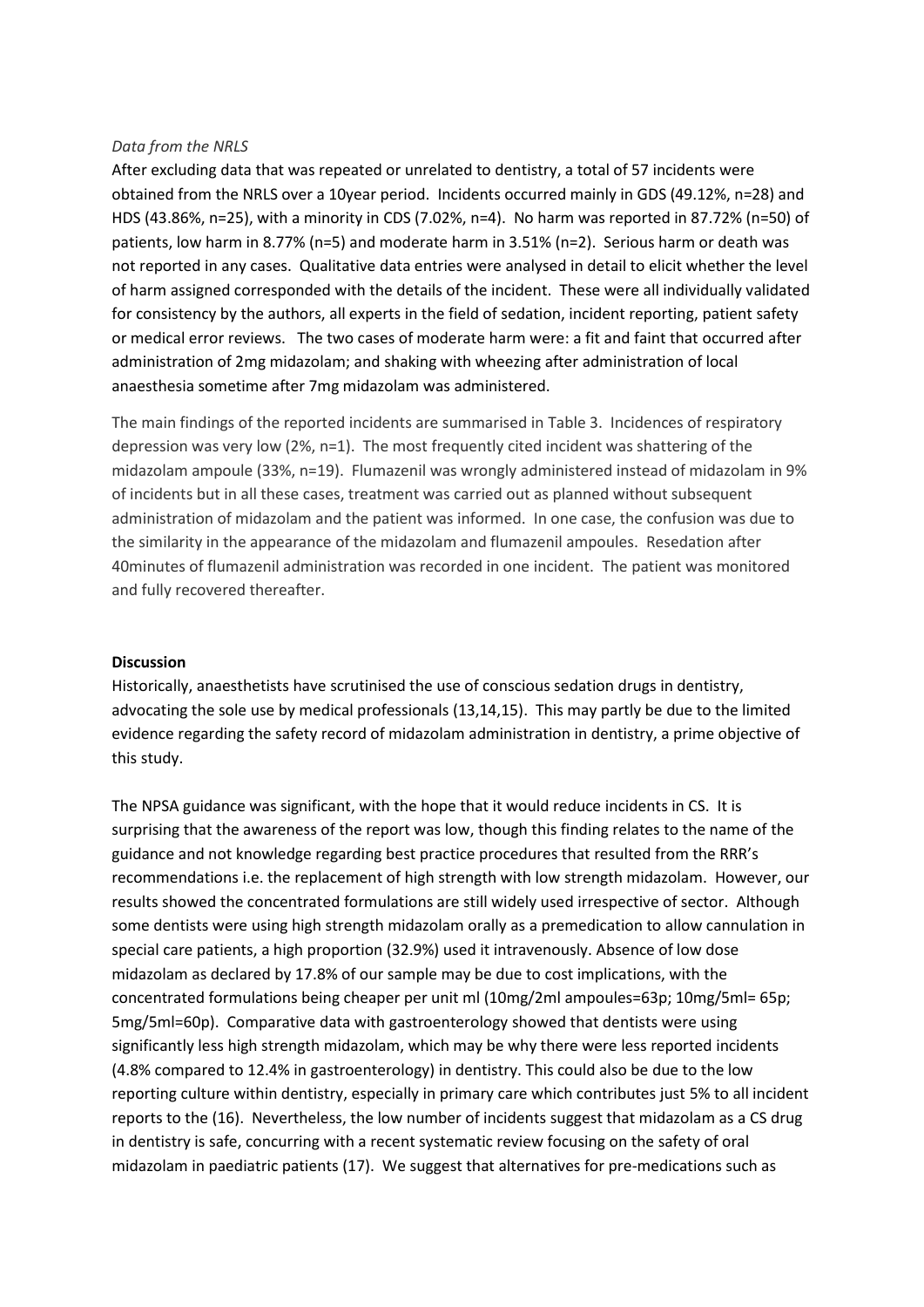2.5mg/ml oral syrup should be explored. It should also be noted that the use of intranasal midazolam (40mg/ml) was not explored in this survey, and is therefore a limitation of this study.

We intended to explore purchasing data of midazolam and flumazenil to ascertain reductions in purchasing of high strength midazolam since the RRR guideline, but the NHS Purchasing and Supply Agency that had provided global purchasing data within the NHS in a previous study (12) was dissolved in 2010. Data was thus requested from various pharmaceutical companies for the period of 2008-2015, however we received no response.

Serious harm or death resulting from high strength midazolam (5mg/ml; 2mg/5ml) overdose during conscious sedation is a UK Department of Health 'Never Event' (18) which must be reported, most commonly through a tool such as the NRLS (19). However, our data highlighted flaws with this system. For example, the qualitative data described medical emergencies that ensued following administration of the drug, which may in fact be two isolated incidents. Thus, the taxonomy may confuse or hide incidents (20). Furthermore, NLRS reports refer to incidents for patients receiving NHS funded care. Exclusion of the private sector can account for the low number of reported incidents compared to medicine. A tailored systematic monitoring safety system within dentistry would provide a more reliable evidence base, and may incentivise its use. Improvements in reporting could increase the number of incidents in the long term as reflected in the data received by NHS England which exhibited a 6% increase in incidents in one year (21). Furthermore, the statutory duty of candour which emphasises the need to be transparent to patients when an incident occurs and to report it may increase incident reporting (22).

Although the RRR suggested that administration of flumazenil is indicative of a benzodiazepine overdose, its use in dentistry is for reasons other than to reverse respiratory depression as indicated in all our data, supporting earlier findings (23). Flumazenil can prevent sedation-related accidents after dental procedures in those with mobility problems and severe learning disabilities, who have been shown to be at an increased risk of falls and injury (24). Hence concerns regarding use of flumazenil as a surrogate marker of midazolam overdose requiring reversal should not be a deterrent for its administration in dentistry provided it is justified with appropriate measures to avoid errors. The NRLS data showed that there were 9% of incidents involving wrong administration of flumazenil instead of midazolam, which is similar to reported national medicines administration errors of 3-8% (25). Similar drug packaging may contribute to human factor error, as explained in one data entry from the NRLS. For example, flumazenil and midazolam are available from manufacturers in packaging of a similar colour (Figure 3) which has previously been identified as increasing the risk of medicines administration errors (26), (27) (7).

A strong primary care base of dentists qualified and experienced in carrying out CS is essential in view of recent NHS sustainability reports (28) and our results are encouraging as they showed more dentists with a PG qualification in general practice carrying out sedation. Over a third (35.6%) of our sample had a sedation PG qualification, which is similar to the documented uptake of sedation training by medical non-anaesthetists (29). The impact of new UK conscious sedation guidelines is likely to enhance the uptake of PG accredited training programmes within dentistry, thereby improving knowledge and awareness of safety practices recommended in key documents such as the RRR.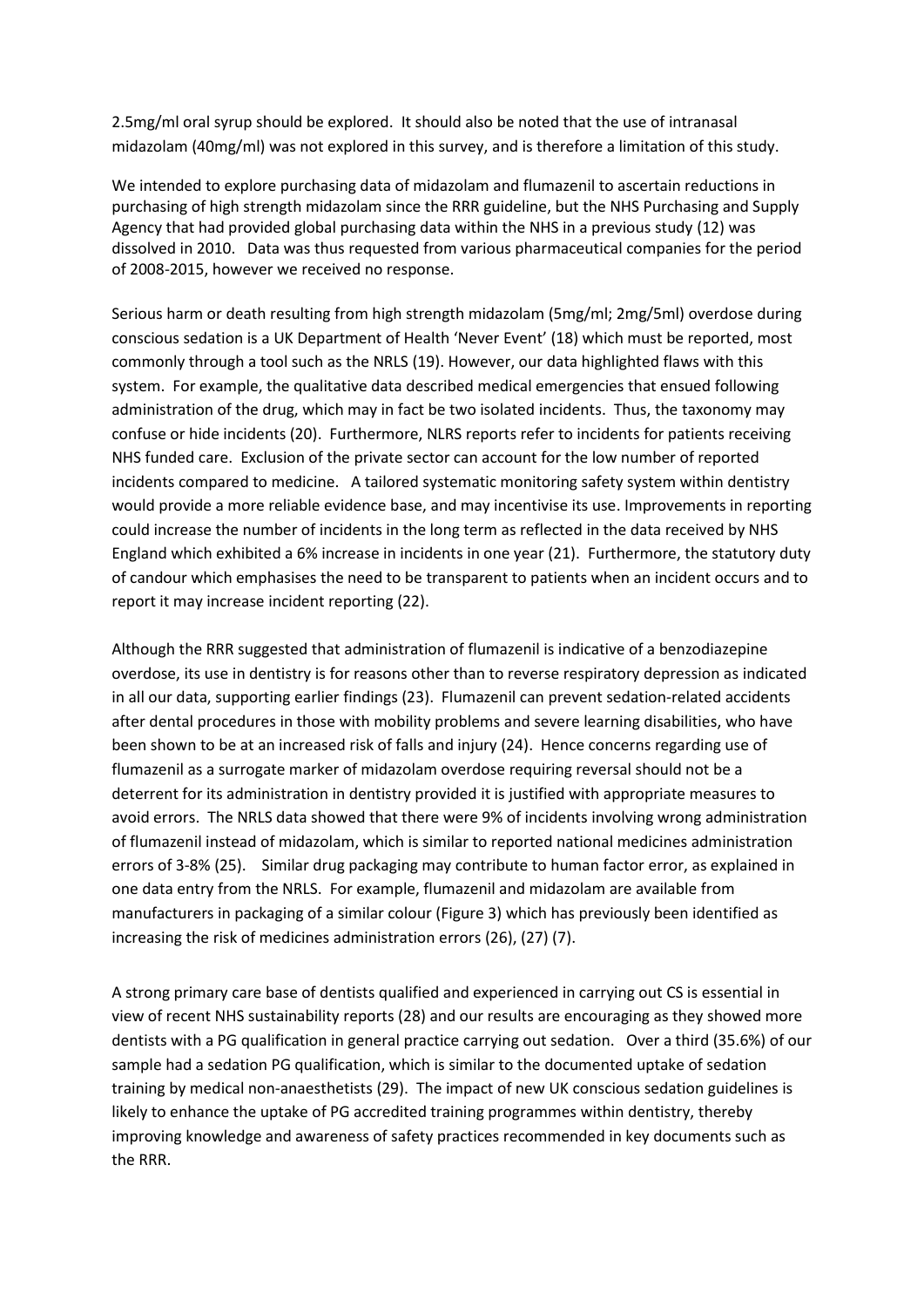Although the results are positive, we appreciate that this study is not without limitations/challenges. There was no way of identifying exactly the number of dentists currently practicing sedation and we cannot therefore elicit to what extent our survey sample represents the views of all IVS dentists. However, we believe that we maximised the number of responses by utilising our dental professional network which has been shown to be an effective method of information gathering (30)

We also recognise that there are limitations with self-reporting of adverse events in dentistry, which is in part due to: (1) failure in incident recognition, (2) apprehension of medico-legal liability (3) behavioural inclinations not to publicly acknowledge adverse (4) lack of knowledge about the processes of reporting (31,32,33). Despite this, our collection of incident and awareness data provides a useful and informative snapshot that illustrates the safety of midazolam use in dentistry

# **Conclusion**

The absence of reported harm and the low number of incidents suggest that midazolam as a conscious sedation drug in dentistry is safe. Although there is little advice available on use of flumazenil for reasons other than respiratory depression, the use of flumazenil in dentistry should warrant minimal concern, as it is used selectively. The low awareness of the NRLS and RRR emphasises the need to act and learn from patient safety incidents in a blame free environment through improved incident reporting. In view of recent published guidance, more training programmes need to be made available to coordinate the delivery of training in safe sedation practice in dentistry and increase awareness of key policies and reports

"The authors would like to thank the Society for the Advancement of Anaesthesia in Dentistry for allowing distribution of the survey"

# **Declaration of interests**

Nil

# **References**

- 1. Steele J, O'Sullivan I. Executive summary: Adult dental health survey 2009. London Health and Social Care Information Centre. The Health and Social Care Information Centre; 2011. Online information available at: [http://content.digital.nhs.uk/catalogue/PUB01086/adul](http://content.digital.nhs.uk/catalogue/PUB01086/adul-dent-heal-surv-summ-them-exec-2009-rep2.pdf)[dent-heal-surv-summ-them-exec-2009-rep2.pdf.](http://content.digital.nhs.uk/catalogue/PUB01086/adul-dent-heal-surv-summ-them-exec-2009-rep2.pdf) (Accessed 10 July 2017)
- 2. Jameson K, Averley PA, Shackley P, Steele J. A comparison of the 'cost per child treated' at a primary care-based sedation referral service, compared to a general anaesthetic in hospital. *British Dental Journal*. 2007; **203**: E17. DOI: 10.1038/bdj.2007.631.
- 3. Qadeer MA, Lopez R, Dumot J, Vargo J. Risk factors for hypoxemia during ambulatory gastrointestinal endoscopy in ASA I–II patients. *Digestive Diseases and Science*. 2009; **54**(5): 1035-1040. DOI: 10.1007/s10620-008-0452-2.
- 4. Academy of Medical Royal Colleges. Safe sedation practice for healthcare procedures. 2013. Online information available at: [http://www.aomrc.org.uk/doc\\_view/9737-safe-sedation](http://www.aomrc.org.uk/doc_view/9737-safe-sedation-practice-for-healthcare-procedures-standards-and-guidance)[practice-for-healthcare-procedures-standards-and-guidance](http://www.aomrc.org.uk/doc_view/9737-safe-sedation-practice-for-healthcare-procedures-standards-and-guidance) (accessed 7 July 2017)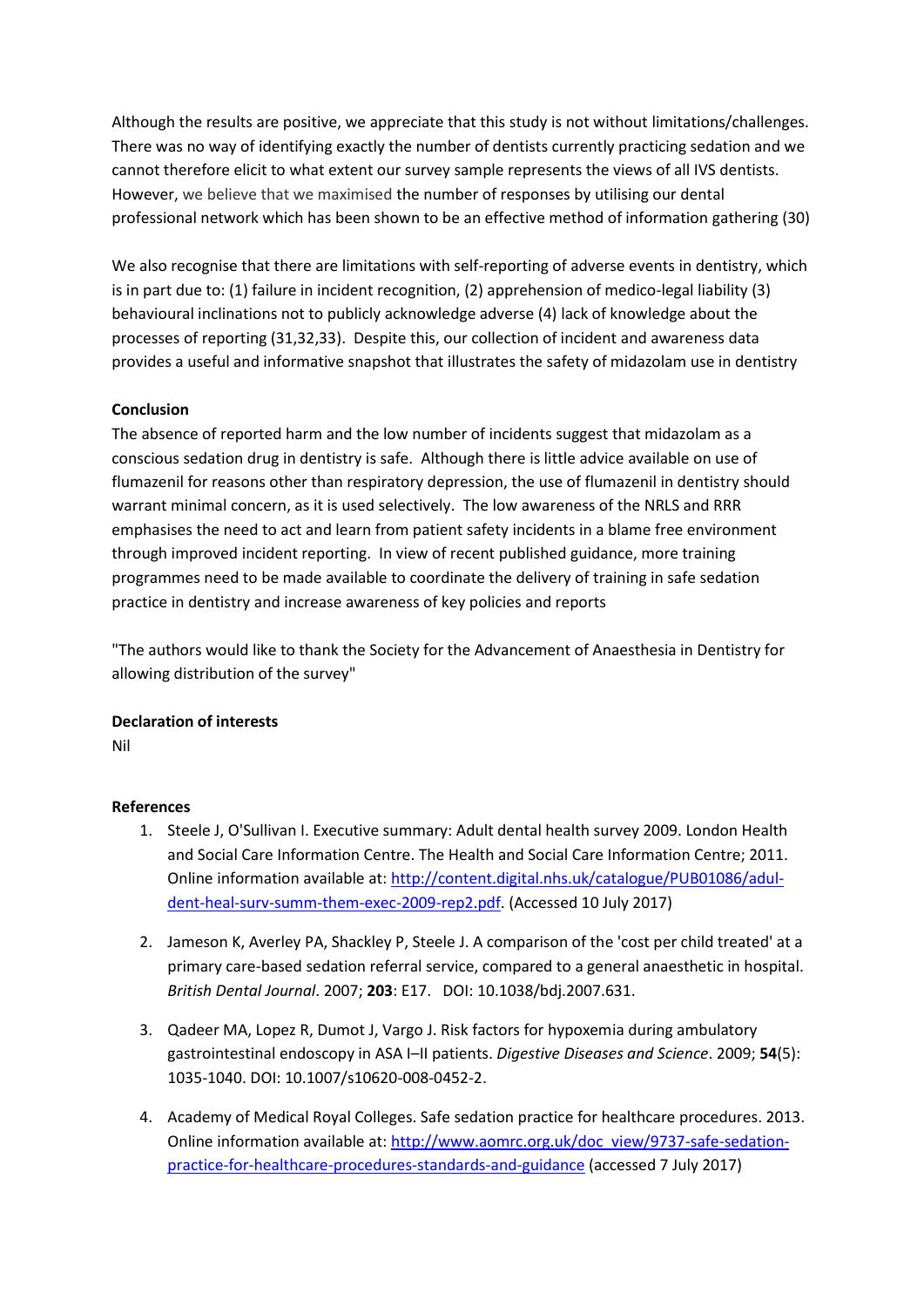- 5. Intercollegiate Advisory Committee for Sedation in Dentistry. Standards for Conscious Sedation in the Provision of Dental Care. RCS publications. 2015. Online information available at[: https://www.saad.org.uk/images/Linked-IACSD-2015.pdf](https://www.saad.org.uk/images/Linked-IACSD-2015.pdf) (accessed 7 July 2017)
- 6. NCEPOD. Scoping our practice. 2004. Online information available at: <http://www.ncepod.org.uk/2004report/index.htm> (accessed 15 October 2017)
- 7. NPSA. Rapid Response Report Reducing risk of overdose with midazolam injection in adults. 2008. Online information available at: http://nrls.npsa.nhs.uk/EasySiteWeb/getresource.axd?AssetID=60299&type=full&servicetyp e=Attachment (accessed 15 October 2017)
- 8. Williams SK, Osborn SS. The development of the National Reporting and Learning System in England and Wales, 2001–2005. *Medical Journal of Austalia*. 2006; **184**(10): S65-8.
- 9. NPSA. NPSA National Patient Safety Agency web-based incident reporting form. 2009. Online information available at:<https://www.eforms.nrls.nhs.uk/staffreport/> (accessed 15 October 2017)
- 10. The National Patient Safety Agency 2014. Degree of harm (severity)- patient safety. Online information available at: https://www.eforms.nrls.nhs.uk/staffreport/help/AC/Dataset\_Question\_References/Patient \_details/Individual\_patient/Impact\_on\_patient/PD09.htm (accessed 15 October 2017)
- 11. The National Patient Safety Agency. Reporting incidents. 2011. Online information available at: [http://www.nrls.npsa.nhs.uk/report-a-patient-safety-incident/about-reporting-patient](http://www.nrls.npsa.nhs.uk/report-a-patient-safety-incident/about-reporting-patient-safety-incidents/)[safety-incidents/](http://www.nrls.npsa.nhs.uk/report-a-patient-safety-incident/about-reporting-patient-safety-incidents/) (accessed 15 October 2017)
- 12. Flood C, Matthew L, March R, Patel B, Masaray M, Lamont T. Reducing risk of overdose with midazolam injection in adults: an evaluation of change in clinical practice to improve patient safety in England. *Journal of Evaluation in Clinical Practice*. 2014; **21**(1): 57-66. DOI:10.1111/jep.12228.
- 13. Blayney MR, Ryan JD, Malins AF. Propofol target-controlled infusions for sedation a safe technique for the non-anaesthetist? *British Dental Journal*. 2003; **194**: 450-452. DOI:10.1038/sj.bdj.4810031.
- 14. Webb ST, Hunter DN. Is sedation by non-anaesthetists really safe? *British Journal of Anaesthesia*. 2013; **111**(2): 136-138. Available from: <http://www.medscape.com/viewarticle/808350> (accessed 7 July 2017).
- 15. Perel A. Non-anaesthesiologists should not be allowed to administer propofol for procedural sedation: a Consensus Statement of 21 European National Societies of Anaesthesia. *European Journal of Anaesthesiology*. 2011; **28**(8): 580-584. DOI:10.1097/EJA.0b013e328348a977.
- 16. Panesar SS, Kevin C, Sheikh A. Reflections on the National Patient Safety Agency's database of medical errors. *Journal of The Royal Society of Medicine*. 2009; **102**(7): 256-258.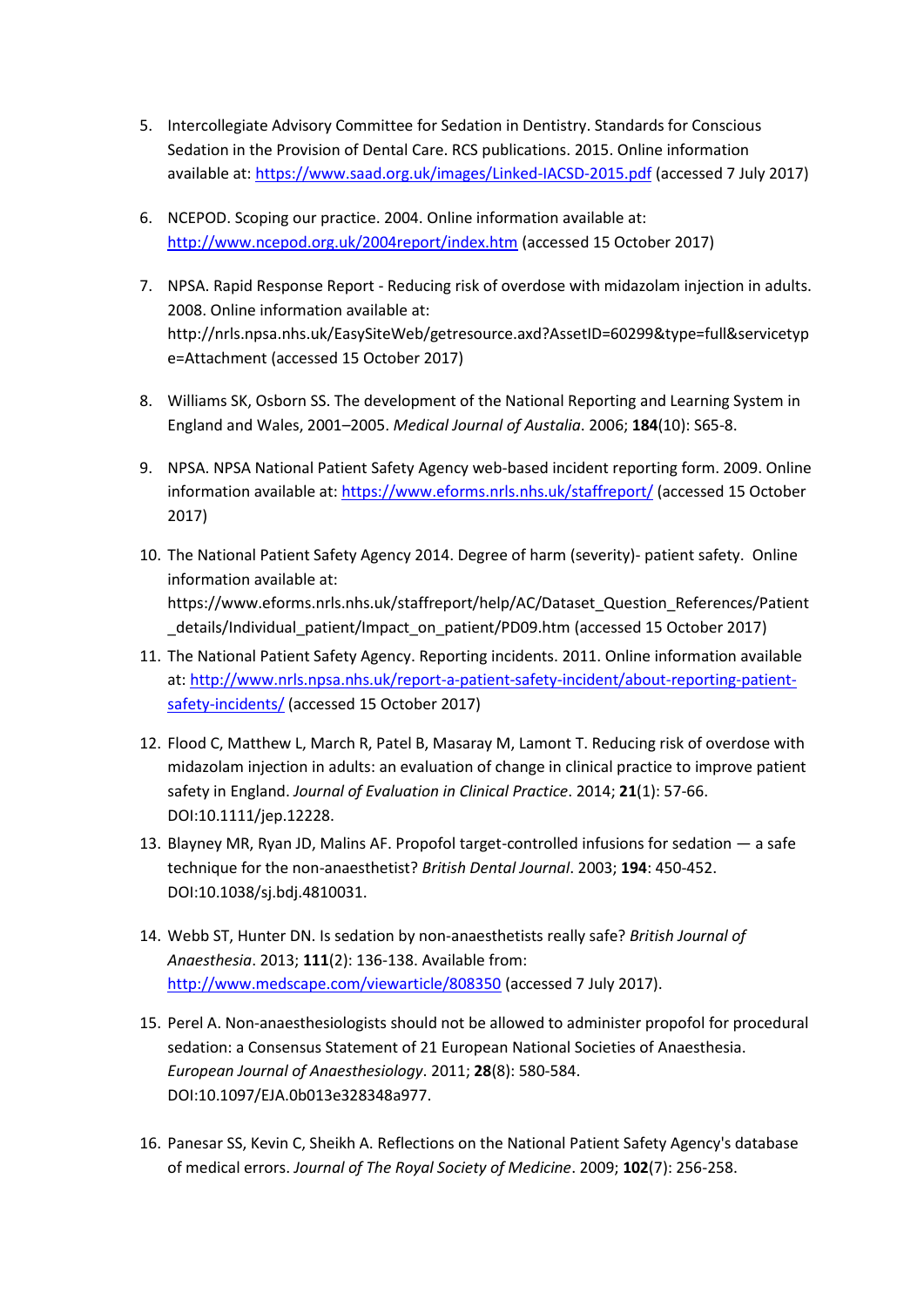DOI:10.1258/jrsm.2009.090135.

- 17. Papineni A, Lourenco-Matharu L, Ashley FP. Safety of oral midazolam sedation use in paediatric dentistry: a review. *International Journal of Paediatric Dentistry*. 2012; **24**(1): 2- 13. DOI: 10.1111/ipd.12017.
- 18. NHS England. Never Events List 2015/16. 2015. Online information available at: http://www.england.nhs.uk/patientsafety/wp-content/uploads/sites/32/2015/03/neverevnts-list-15-162.pdf (accessed 15 October 2017)
- 19. Department of Health. Learning not blaming. London Department of Health. 2015. Online information available at: [https://www.gov.uk/government/uploads/system/uploads/attachment\\_data/file/445640/L](https://www.gov.uk/government/uploads/system/uploads/attachment_data/file/445640/Learning_not_blaming_acc.pdf) [earning\\_not\\_blaming\\_acc.pdf](https://www.gov.uk/government/uploads/system/uploads/attachment_data/file/445640/Learning_not_blaming_acc.pdf) (accessed 7 July 2017)
- 20. Macrae C. The problem with incident reporting. BMJ *Quality & Safety*. 2015: 1-5. DOI:10.1136/bmjqs-2015-004732.
- 21. NHS England. Patient safety incident reporting continues to improve. 2015. Online information available at: https://www.england.nhs.uk/2015/09/23/patient-safety-reporting/ (accessed 15 October 2017)
- 22. Care Quality Commission. Regulation 20: Duty of candour. 2014. Online information available at: http://www.cqc.org.uk/content/regulation-20-duty-candour#full-regulation (accessed 15 October 2017)
- 23. Henthorn KM, Dickinson C. The use of flumazenil after midazolam-induced conscious sedation. *British Dental Journal*. 2010; **209**: E18. DOI: 10.1038/sj.bdj.2010.1132.
- 24. Emerson E, Baines S. Health inequalities and people with learning disabilities in the UK. *Tizard Learning Disability Review*. 2011; **16**(1): 42-48. DOI: 10.5042/tldr.2011.0008.
- 25. NHS England. Improving medication error incident reporting and learning. 2014. Online information available at: [https://www.england.nhs.uk/wp-content/uploads/2014/03/psa](https://www.england.nhs.uk/wp-content/uploads/2014/03/psa-sup-info-med-error.pdf)[sup-info-med-error.pdf](https://www.england.nhs.uk/wp-content/uploads/2014/03/psa-sup-info-med-error.pdf) (accessed 15 October 2017)
- 26. Filatrault P. Does Colour-Coded Labelling Reduce the Risk of Medication Errors? *The Canadian Journal of Hospital Pharmacy*. 2009; **2**(62): 154-156. Available from: <https://www.ncbi.nlm.nih.gov/pmc/articles/PMC2826928/>(accessed 7 July 2017)
- 27. Keers R, Williams S, Cooke J, Ashcroft D. Understanding the causes of intravenous medication administration errors in hospitals: a qualitative critical incident study. *BMJ Open*. 2015; **5**: e005948. DOI: 10.1136/bmjopen-2014-005948.
- 28. NHS England. Five Year Foward View. 2014. Online information available at: https://www.england.nhs.uk/wp-content/uploads/2014/10/5yfv-web.pdf (accessed 15 October 2017)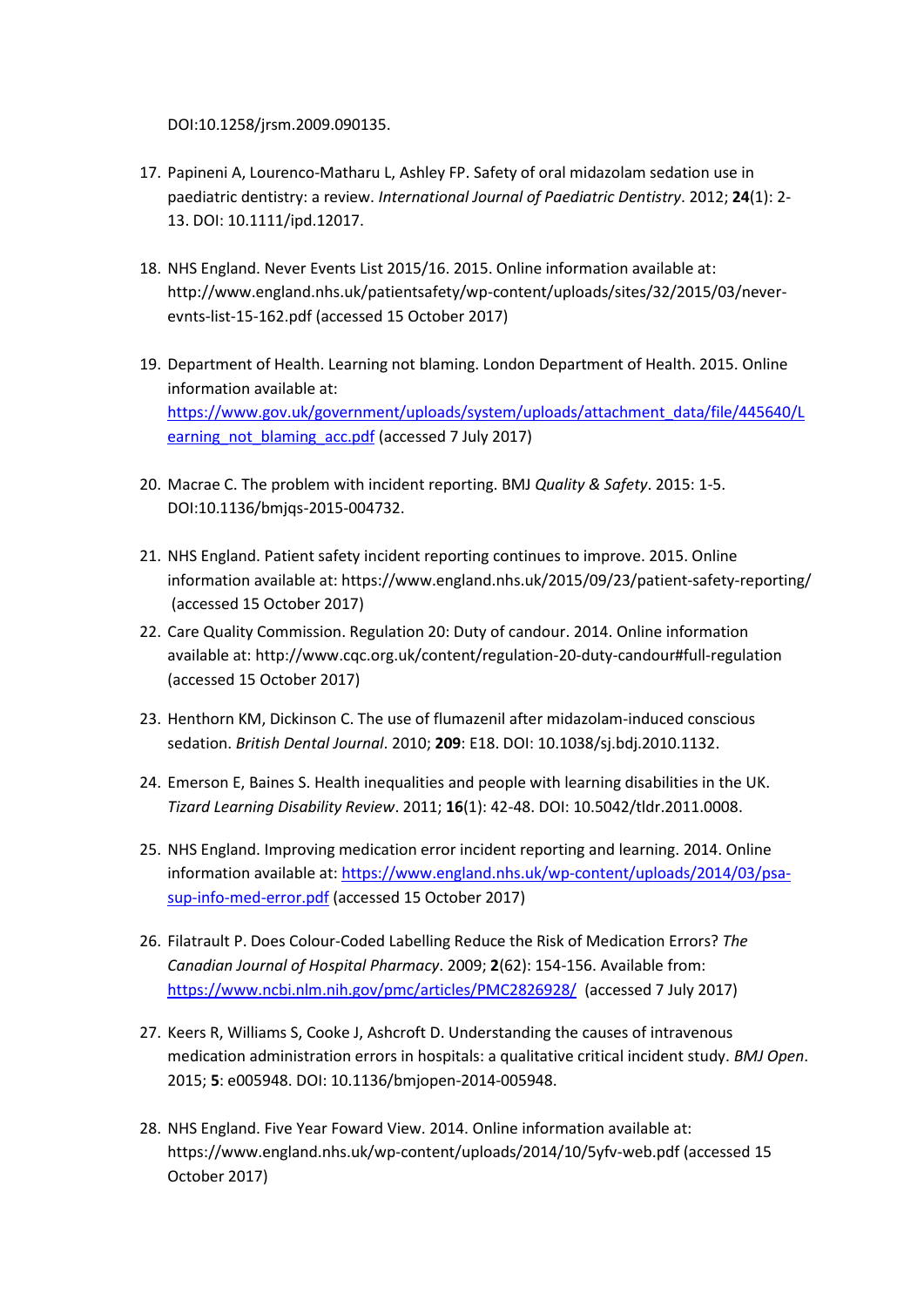- 29. Fanning R. Monitoring during sedation given by non-anaesthetic doctors. *Anaesthesia*. 2008; **63**: 370-374. DOI: 10.1111/j.1365-2044.2007.05378.x.
- 30. Durand M, Coates T, Flood C, Norris B, Curran J. Targeted distribution of National Patient Agency safer practice notice on throat packs. *Journal of Perioperative Practice*. 2012; **22**(6): 200-203. Available from: [http://www.ingentaconnect.com/content/afpp/jpp/2012/00000022/00000006/art00008.](http://www.ingentaconnect.com/content/afpp/jpp/2012/00000022/00000006/art00008) (accessed 7 July 2017)
- 31. Thusu S, Panesar S, Bedi R. Patient safety in dentistry state of play as revealed by a national database of errors. *British Dental Journal*. 2012; **213**: article E3. DOI:10.1038/sj.bdj.2012.669.
- 32. Benn J, Koutantji M, Wallace L, Spurgeon P, Rejman M, Healey A, et al. Feedback from incident reporting: information and action to improve patient safety. *BMJ Qualtity & Safety*. 2009; **18**: 11-21. DOI: 10.1136/qshc.2007.024166.
- 33. Uribe CL, Schwikart SB, Pathak DS, Marsh GB. Perceived barriers to medical-error reporting: An exploratory investigation. *Journal of Healthcare Management*. 2002; **47**: 263-279

# Figure Legends

Figure1 *Box plot showing that dentists with a postgraduate qualification in sedation were more likely to have been qualified longer (11 years Vs 7 years)* (U=1826.5, p=0.011)

Figure 2: *Bar chart showing the clinical situations in which flumazenil is used. Most clinicians reported never using flumazenil, with the smallest percentage reporting its use to reverse respiratory depression*

Figure 3: *Flumazenil and midazolam drug ampoules (5ml) manufactured by Hameln Pharmaceuticals, Gloucester, UK. The similarity between the packaging could account for the miss selection drug errors*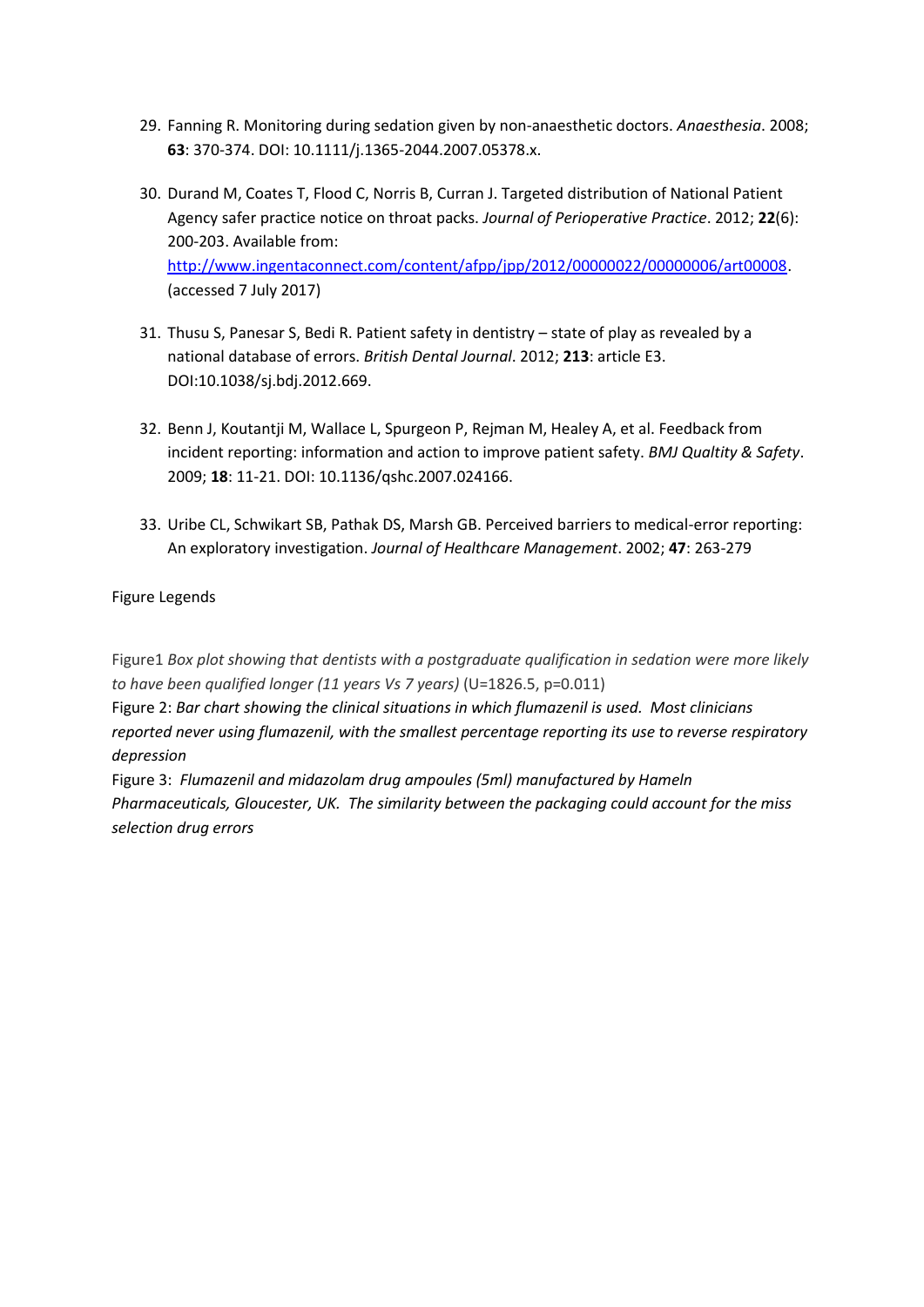Tables

|                     | About you                                                                                                                               |  |  |  |
|---------------------|-----------------------------------------------------------------------------------------------------------------------------------------|--|--|--|
| Year of graduation: |                                                                                                                                         |  |  |  |
|                     | Place of work: (Tick all that apply)                                                                                                    |  |  |  |
| $\circ$             | <b>General Dental Practice</b>                                                                                                          |  |  |  |
| $\circ$             | <b>Community Dental Service</b>                                                                                                         |  |  |  |
| $\circ$             | <b>Hospital Dental Service</b>                                                                                                          |  |  |  |
| $\circ$             | Other (please specify)                                                                                                                  |  |  |  |
|                     | Have you attended any post-graduate training courses in conscious sedation? Please tick all that apply:                                 |  |  |  |
| $\circ$             | SAAD course                                                                                                                             |  |  |  |
| $\circ$             | Certificate in conscious sedation                                                                                                       |  |  |  |
| O                   | Diploma in conscious sedation                                                                                                           |  |  |  |
| $\circ$             | MSc involving conscious sedation                                                                                                        |  |  |  |
| $\circ$<br>$\circ$  | Other (please specify)<br>Comments                                                                                                      |  |  |  |
|                     |                                                                                                                                         |  |  |  |
| Your Experience     |                                                                                                                                         |  |  |  |
|                     | How often do you treat patients under intravenous sedation                                                                              |  |  |  |
| $\circ$             | Never                                                                                                                                   |  |  |  |
| $\circ$             | Less than 20x/year                                                                                                                      |  |  |  |
| $\circ$             | $21-40x/year$                                                                                                                           |  |  |  |
| $\circ$<br>$\circ$  | $41-60x/year$<br>$61-80x/year$                                                                                                          |  |  |  |
| $\circ$             | 80+ times/year                                                                                                                          |  |  |  |
|                     |                                                                                                                                         |  |  |  |
|                     | Have you administered intravenous high-strength midazolam in the last 3 years for conscious sedation (10mg in 2ml, 10mg/5ml)?           |  |  |  |
| $\circ$             | Yes, intravenously                                                                                                                      |  |  |  |
| $\circ$             | Yes, as an oral pre-medication                                                                                                          |  |  |  |
| $\circ$             | <b>No</b>                                                                                                                               |  |  |  |
| $\circ$             | Don't know                                                                                                                              |  |  |  |
|                     | Is intravenous low-strength midazolam (5mg /5ml) routinely available in your dental clinic?                                             |  |  |  |
| $\circ$             | Yes                                                                                                                                     |  |  |  |
| $\circ$             | No.                                                                                                                                     |  |  |  |
| $\circ$             | Don't know                                                                                                                              |  |  |  |
| $\circ$             | Details                                                                                                                                 |  |  |  |
|                     | Have you been involved in a midazolam overdose incident in the past 3 years whereby the patient failed to respond to simple measures of |  |  |  |
| $\circ$             | opening the airway, oxygen therapy and tactile stimulation?<br>Yes                                                                      |  |  |  |
| $\circ$             | No                                                                                                                                      |  |  |  |
| $\circ$             | Don't know                                                                                                                              |  |  |  |
|                     | If you answered yes to the previous question, did this incident result in death or long-term harm to the patient?                       |  |  |  |
| $\circ$             | Yes                                                                                                                                     |  |  |  |
| $\circ$             | <b>No</b>                                                                                                                               |  |  |  |
| $\circ$             | Comments                                                                                                                                |  |  |  |
|                     | In what circumstances have you had to use flumazenil in the past? (* tick all that apply)                                               |  |  |  |
| $\circ$             | Never used flumazenil                                                                                                                   |  |  |  |
| $\circ$             | For prolonged chairside recovery                                                                                                        |  |  |  |
| $\circ$             | For those travelling long distances                                                                                                     |  |  |  |
| $\circ$             | For patients with mobility problems                                                                                                     |  |  |  |
| $\circ$             | For patients with learning disabilities (to assist carers)                                                                              |  |  |  |
| $\circ$             | To reverse respiratory depression                                                                                                       |  |  |  |
| $\circ$             | other-please specify below in comments box                                                                                              |  |  |  |
|                     | Prior to this survey, were you aware the National Patient Safety Agency had issued an Rapid Response Report regarding midazolam?        |  |  |  |
| $\circ$             | Yes                                                                                                                                     |  |  |  |
| $\circ$             | No                                                                                                                                      |  |  |  |
| $\circ$             | Comments                                                                                                                                |  |  |  |
|                     | Do you know who the lead for implementing this Rapid Response Report is in your organisation/practice?                                  |  |  |  |
| $\circ$             | Yes                                                                                                                                     |  |  |  |
| $\circ$             | No                                                                                                                                      |  |  |  |
| $\circ$             | Comments                                                                                                                                |  |  |  |
|                     | Were you aware of the National Patient Safety Agency's national reporting and learning system for recording patient incidents?          |  |  |  |
| $\circ$<br>$\circ$  | Yes<br>No                                                                                                                               |  |  |  |
| $\circ$             | Comments                                                                                                                                |  |  |  |
|                     |                                                                                                                                         |  |  |  |

**Table 1 Questionnaire distributed to dentists across the UK**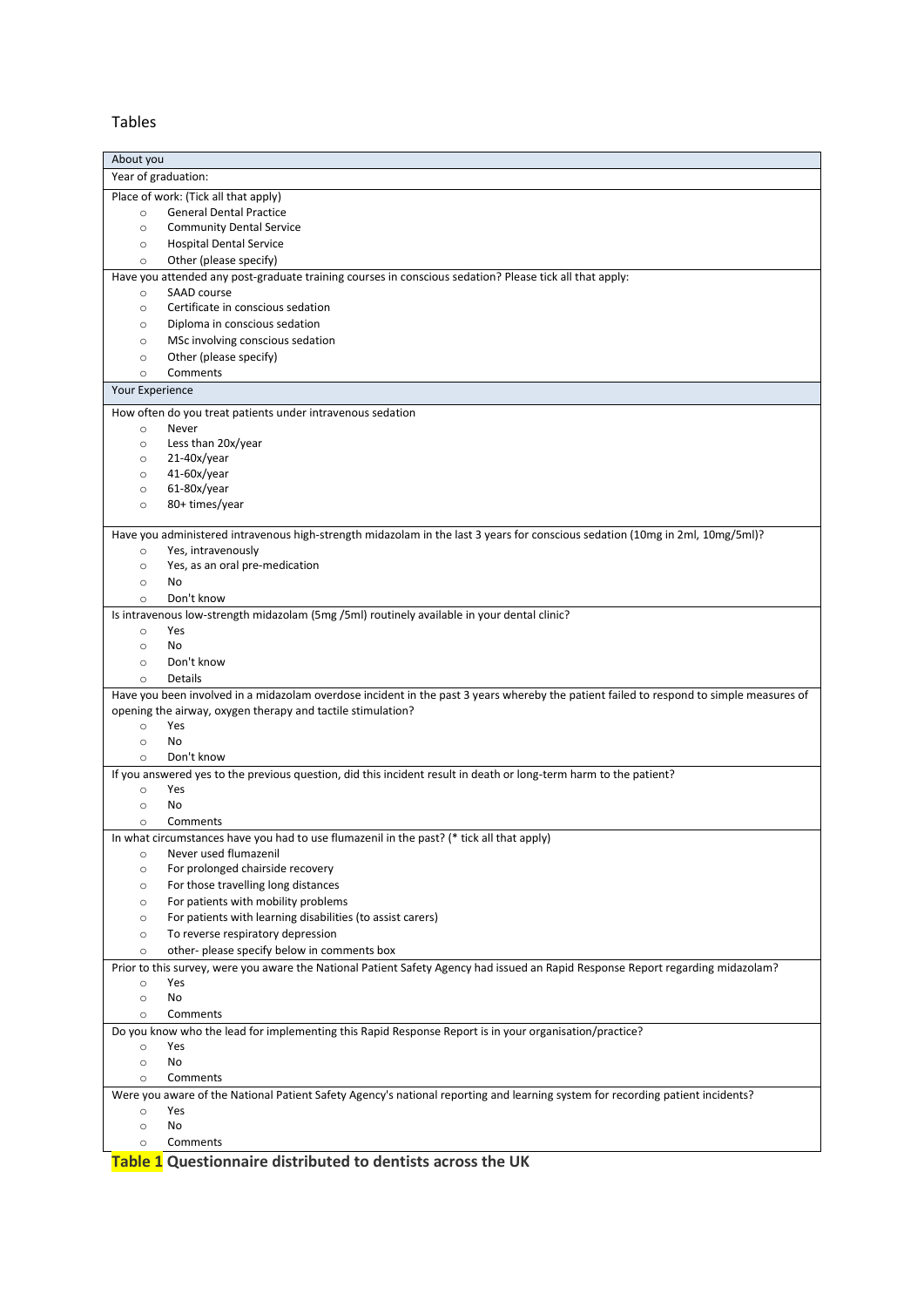| Profession                                          | <b>Question</b>                                                         |            |            |  |
|-----------------------------------------------------|-------------------------------------------------------------------------|------------|------------|--|
|                                                     | Have you administered high strength midazolam in the last 3 years?*     |            |            |  |
|                                                     | Yes $% (n)$                                                             | No         | Don't know |  |
| Dentistry                                           | 32.9 (48)                                                               | 67.1 (98)  | 0.0(0)     |  |
| Gastroenterology                                    | 68.0 (66)*                                                              | 30.9(30)   | 1(1)       |  |
| Is low strength midazolam available in your clinic? |                                                                         |            |            |  |
|                                                     | Yes                                                                     | No         | Don't know |  |
| Dentistry                                           | 79.5 (116)                                                              | 17.8 (26)  | 2.7(4)     |  |
| Gastroenterology                                    | 81.4 (79)                                                               | 16.5(16)   | 2.1(2)     |  |
|                                                     | Have you been involved in a midazolam related overdose in past 3 years? |            |            |  |
|                                                     | Yes                                                                     | No         | Don't know |  |
| Dentistry                                           | 4.8(7)                                                                  | 93.9 (137) | 1.4(2)     |  |
| Gastroenterology                                    | 12.4(12)                                                                | 86.6 (84)  | 1(1)       |  |
|                                                     | If you answered yes, did this result in long term harm or death?        |            |            |  |
|                                                     | Yes                                                                     | No         | Don't know |  |
| Dentistry                                           | $\Omega$                                                                | 100.0      | 0.0        |  |
| Gastroenterology                                    | 8.3(1)                                                                  | 91.7(11)   | 0.0        |  |

\*Significant difference observed between gastroenterology and dentistry

**Table 2** *Comparative responses between gastroenterologists and dentists regarding midazolam and incidents*